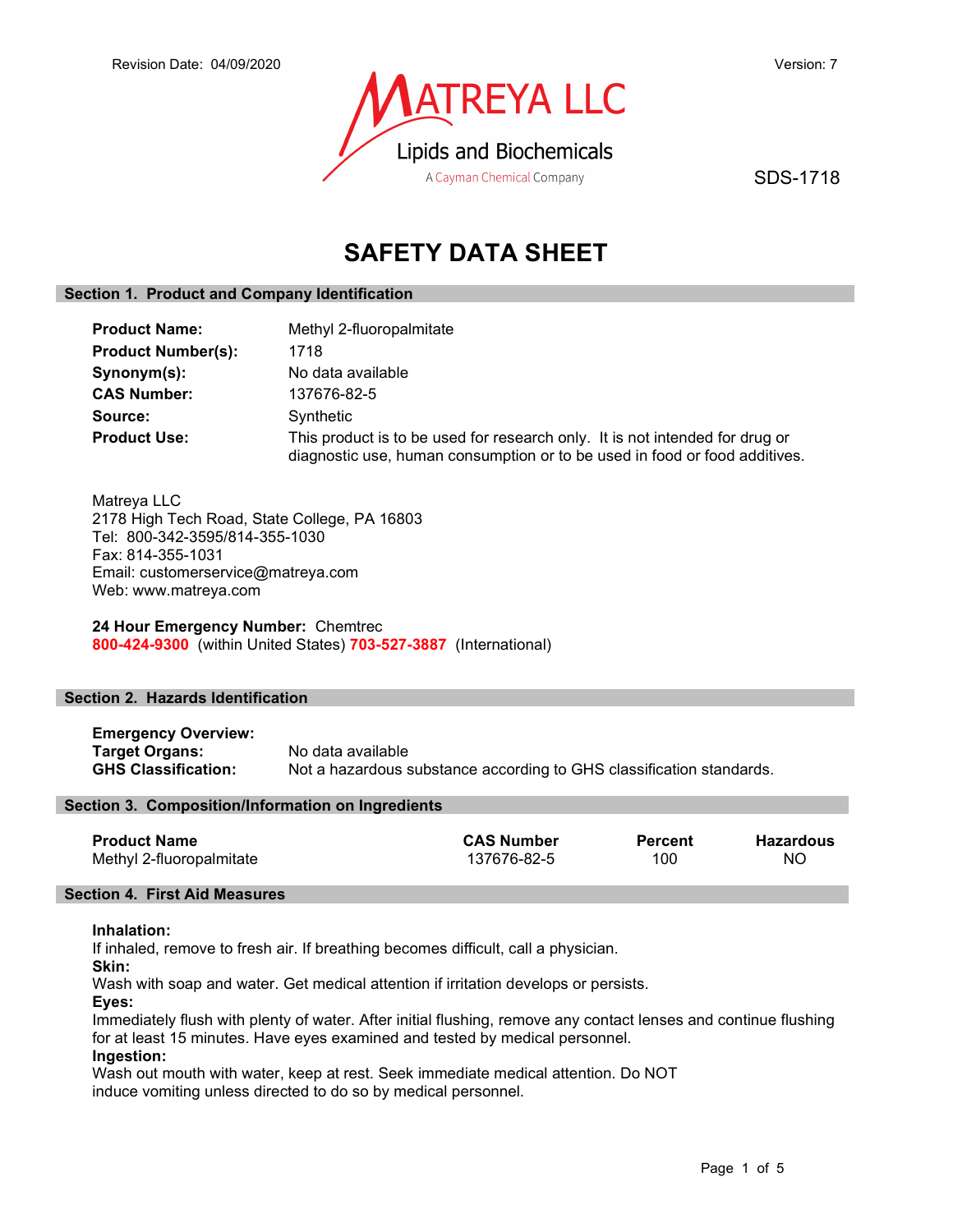### Section 5. Fire Fighting Measures

### Suitable extinguishing media:

Use dry chemical, alcohol-resistant appropriate foam, carbon dioxide, or water spray. Specific hazards arising from the chemical: No data available Special protective actions for fire fighters: No data available Special protective equipment for fire fighters: Wear breathing apparatus and use water spray to keep fire-exposed containers cool.

### Section 6. Accidental Release Measures

### Personal precautions:

Wear appropriate personal protective equipment. After contact with skin, wash immediately with plenty of water.

### Environmental precautions:

Do not let product enter drains.

Methods and Materials for containment and cleaning up: Sweep up and keep in suitable, closed container for disposal.

### Section 7. Handling and Storage

### Precautions for safe handling:

Avoid contact with eyes, skin or clothing. Do not ingest. Use only with adequate ventilation. Keep sealed when not in use. Wear appropriate personal protective equipment.

### Conditions for safe storage, including incompatibilities:

Recommended storage temperature: -20°C. Keep container tightly closed in a dry and well-ventilated place.

### Section 8. Exposure Controls/Personal Protection

This product contains no substances with occupational exposure limit values.

### Engineering Controls:

No specific ventilation required.

### Personal Protective Equipment:

### Respiratory protection:

Respiratory protection is not required. Where protection from nuisance levels of dusts are desired, use type N95 (US) or type P1 (EN 143) dust masks. Use respirators and components tested and approved under appropriate government standards such as NIOSH (US) or CEN (EU).

### Hand protection:

For prolonged or repeated contact use protective gloves. Recommended: Nitrile rubber Eye protection:

Safety eyewear should be worn at all times to avoid exposure to liquid splashes, mists, or dusts. Recommended: Safety glasses with side shields or goggles.

## Skin protection:

Protective clothing should be selected specifically for the working place, depending on concentration and quantity of the hazardous substances handled. Recommended: Lab coat

### Section 9. Physical and Chemical Properties

Appearance: Solid Odor: No data available **pH:**  $\blacksquare$ 

No data available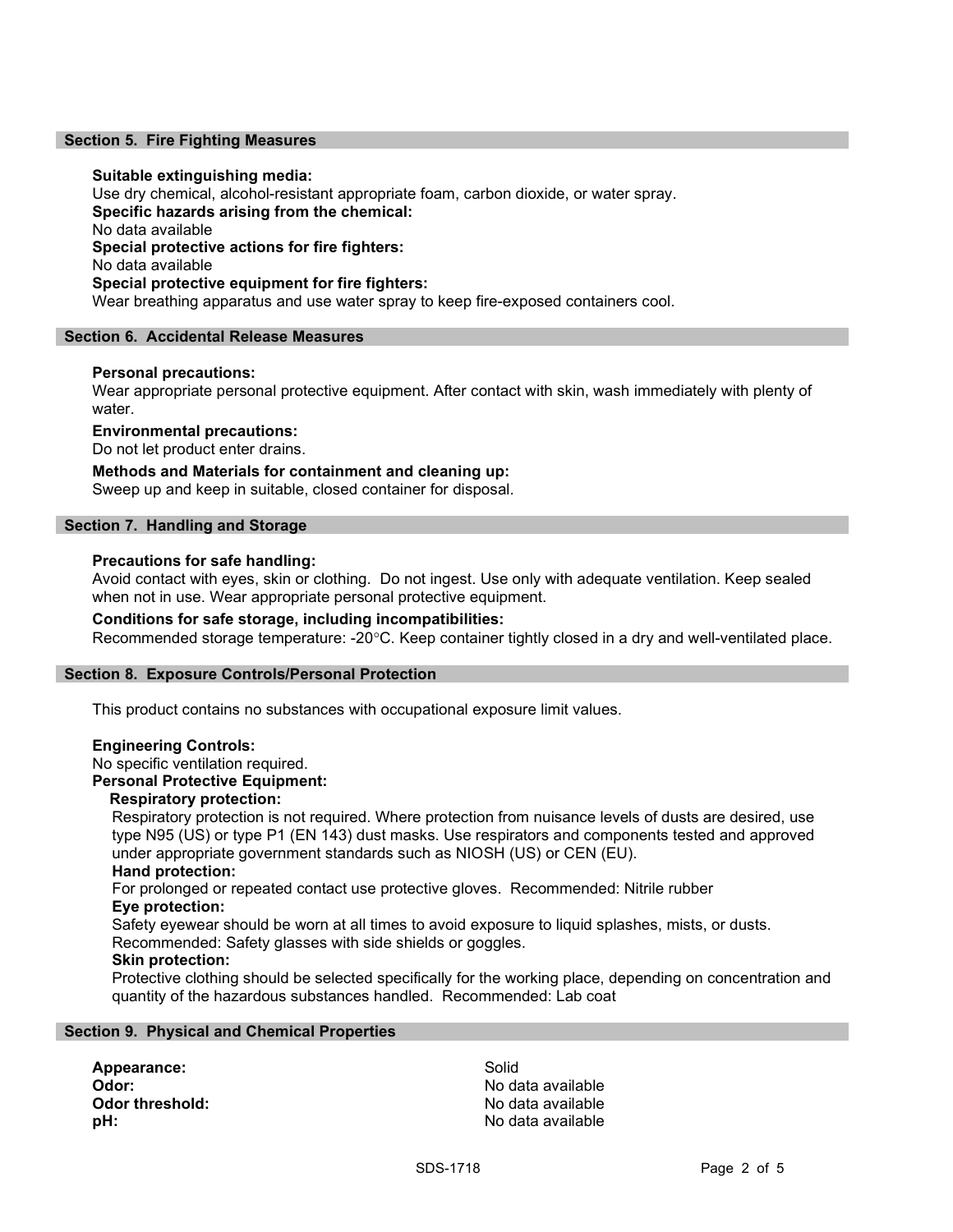- Melting/Freezing point: 36-38°C Initial boiling point and boiling range: No data available **Flash point:** No data available in the set of the set of the No data available in the set of the set of the set of the set of the set of the set of the set of the set of the set of the set of the set of the set of the set Evaporation rate: No data available Flammability (solid, gas): No data available Upper/Lower flammability or explosive limit: No data available Vapor pressure:  $\blacksquare$ Vapor density: No data available Relative density:<br>
Solubility (ies):<br>
Solubility (ies):<br>
Chanol, methano Partition coefficient (n-octanol/water): No data available Auto-ignition temperature: No data available Decomposition temperature: No data available **Viscosity:** No data available in the set of the set of the set of the set of the set of the set of the set of the set of the set of the set of the set of the set of the set of the set of the set of the set of the set of t Molecular formula: C<sub>17</sub>H<sub>33</sub>FO<sub>2</sub> Molecular weight: 288
	- Ethanol, methanol, chloroform

### Section 10. Stability and Reactivity

### Reactivity:

Stable under recommended storage conditions.

Chemical stability: Stable under recommended storage conditions.

Possibility of hazardous reaction: No data available

Conditions to avoid: No data available

Incompatible materials: No data available

Hazardous decomposition products: No data available

### Section 11. Toxicological Information

Acute toxicity: No data available

Skin corrosion / irritation: No data available

Serious eye damage / irritation: No data available

Respiratory or skin sensitization: No data available

Germ cell mutagenicity: No data available

### Carcinogenicity:

No component of this product present at levels greater than or equal to 0.1% is identified as a carcinogen or potential carcinogen by IARC, ACGIH, NTP or OSHA.

Reproductive toxicity: No data available

Specific target organ toxicity - single exposure: No data available

Specific target organ toxicity - repeated exposure: No data available

Aspiration hazard: No data available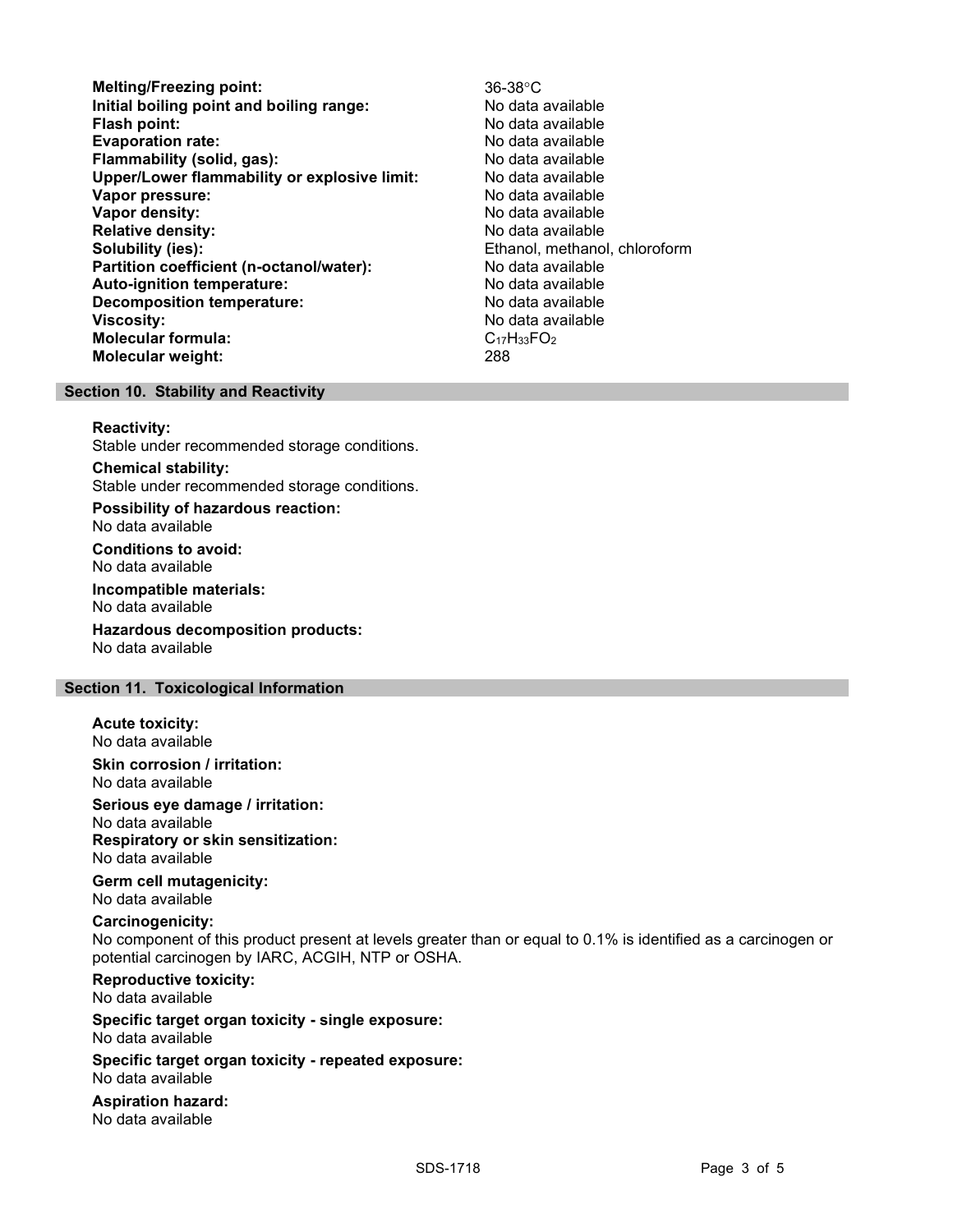### Section 12. Ecological Information

### Toxicity:

No ecological data available for this product. Persistence and degradability: No data available Bioaccumulative potential: No data available

Bioaccumulation: No data available

Mobility in soil: No data available Other adverse effects:

No data available

### Section 13. Disposal Consideration

### Disposal methods:

Observe all federal, state and local environmental regulations.

### Section 14. Transportation Information

| DOT (US)<br><b>UN Number:</b>                       | Not dangerous goods |
|-----------------------------------------------------|---------------------|
| <b>Land Transport ADR/RID</b><br><b>UN Number:</b>  | Not dangerous goods |
| <b>Maritime Transport IMDG</b><br><b>UN Number:</b> | Not dangerous goods |
| <b>Air Transport ICAO/IATA</b><br><b>UN Number:</b> | Not dangerous goods |

### Section 15. Regulatory Information

| <b>Product Name</b>      | <b>CAS Number</b> |
|--------------------------|-------------------|
| Methyl 2-fluoropalmitate | 137676-82-5       |

### SARA 302 Components:

No chemicals in this material are subject to the reporting requirements of SARA Title III, Section 302.

### SARA 313 Components:

This material does not contain any chemical components with known CAS numbers that exceed the threshold (De Minimis) reporting levels established by SARA Title III, Section 313.

### SARA 311/312 Hazards:

No 311/312 SARA Hazards

### California Prop. 65 Components:

This product does not contain any chemicals known to State of California to cause cancer, birth, or any other reproductive defects.

### DSL/NDSL status:

This product contains the following components that are not on the Canadian DSL nor NDSL lists.